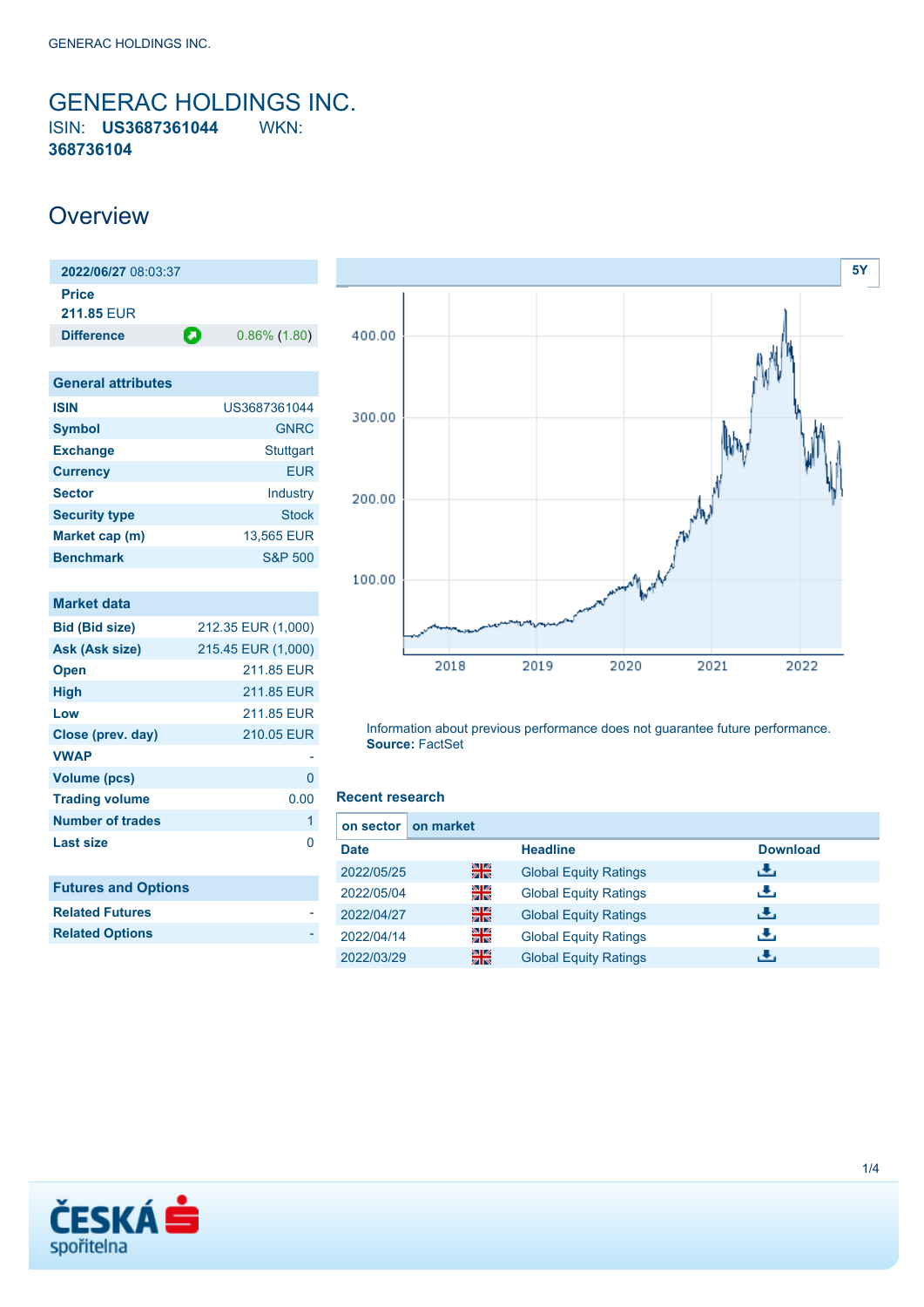## **Details**

**2022/06/27** 08:03:37 **Price**

**211.85** EUR

**Difference 0.86% (1.80)** 

| <b>General attributes</b> |                    |  |  |  |
|---------------------------|--------------------|--|--|--|
| <b>ISIN</b>               | US3687361044       |  |  |  |
| <b>Symbol</b>             | <b>GNRC</b>        |  |  |  |
| <b>Exchange</b>           | <b>Stuttgart</b>   |  |  |  |
| <b>Currency</b>           | <b>EUR</b>         |  |  |  |
| <b>Sector</b>             | Industry           |  |  |  |
| <b>Security type</b>      | <b>Stock</b>       |  |  |  |
| Market cap (m)            | 13,565 EUR         |  |  |  |
| <b>Benchmark</b>          | <b>S&amp;P 500</b> |  |  |  |

### **Market data**

| <b>Bid (Bid size)</b>   | 212.35 EUR (1,000) |
|-------------------------|--------------------|
| Ask (Ask size)          | 215.45 EUR (1,000) |
| <b>Open</b>             | 211.85 FUR         |
| <b>High</b>             | 211.85 EUR         |
| Low                     | 211.85 FUR         |
| Close (prev. day)       | 210.05 EUR         |
| <b>VWAP</b>             |                    |
| <b>Volume (pcs)</b>     | O                  |
| <b>Trading volume</b>   | 0.00               |
| <b>Number of trades</b> | 1                  |
| Last size               |                    |

| <b>Performance and Risk</b> |                |            |            |  |  |  |
|-----------------------------|----------------|------------|------------|--|--|--|
|                             | 6 <sub>m</sub> | 1Y         | <b>3Y</b>  |  |  |  |
| <b>Perf</b> (%)             | $-32.18%$      | $-38.92\%$ | $+247.48%$ |  |  |  |
| Perf (abs.)                 | $-99.65$       | $-133.85$  | $+149.60$  |  |  |  |
| <b>Beta</b>                 | 1.91           | 1.68       | 1.27       |  |  |  |
| <b>Volatility</b>           | 66.35          | 55.20      | 51.57      |  |  |  |



Information about previous performance does not guarantee future performance. **Source:** FactSet

| <b>Price data</b>                           |                         |
|---------------------------------------------|-------------------------|
| Ø price 5 days   Ø volume 5 days (pcs.)     | 208.24 EUR (3)          |
| Ø price 30 days   Ø volume 30 days (pcs.)   | 227.09 EUR (14)         |
| Ø price 100 days   Ø volume 100 days (pcs.) | 246.78 EUR (13)         |
| Ø price 250 days   Ø volume 250 days (pcs.) | 307.01 EUR (16)         |
| <b>YTD High   date</b>                      | 307.70 EUR (2022/01/03) |
| <b>YTD Low   date</b>                       | 192.18 EUR (2022/05/12) |
| 52 Weeks High   date                        | 436.20 EUR (2021/11/01) |
| 52 Weeks Low   date                         | 192.18 EUR (2022/05/12) |

#### **All listings for GENERAC HOLDINGS INC.**

| <b>Exchange</b><br>₽ | <b>Date</b>    | <b>Time Price</b> |                         | <b>Trading volume</b><br>(mio.) | <b>Number of</b><br>trades |
|----------------------|----------------|-------------------|-------------------------|---------------------------------|----------------------------|
| Tradegate            | 2022/06/<br>27 |                   | 13:42 212.10 EUR 0.01   |                                 | 2                          |
| Stuttgart            | 2022/06/<br>27 |                   | 08:03 211.85 EUR 0.00   |                                 | 1                          |
| <b>NYSE</b>          | 2022/06/<br>24 |                   | 22:00 224.55 USD 253.43 |                                 | 25,146                     |
| <b>Munich</b>        | 2022/06/<br>27 |                   | 08:00 211.85 EUR 0.00   |                                 | 2                          |
| Hanover              | 2022/06/       |                   | 08:00 210.75 EUR 0.00   |                                 | 1                          |

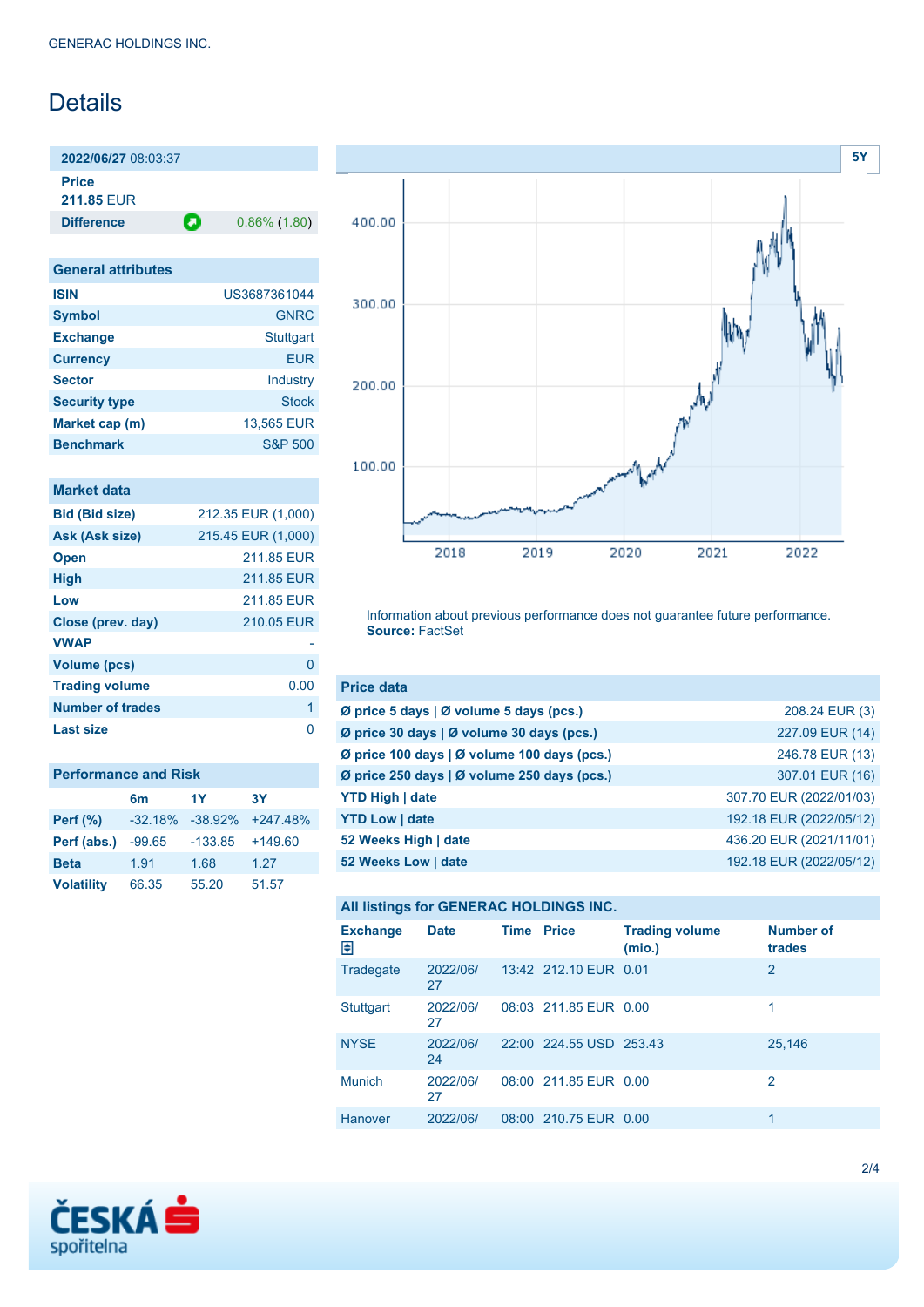|                                            | 27             |                       |  |
|--------------------------------------------|----------------|-----------------------|--|
| Frankfurt                                  | 2022/06/<br>27 | 09:01 210.75 EUR 0.00 |  |
| Duesseldorf 2022/06/ 13:00 211.90 EUR 0.00 | 27             |                       |  |
| <b>Berlin</b>                              | 2022/06/       | 08:01 211 85 FUR 0.00 |  |